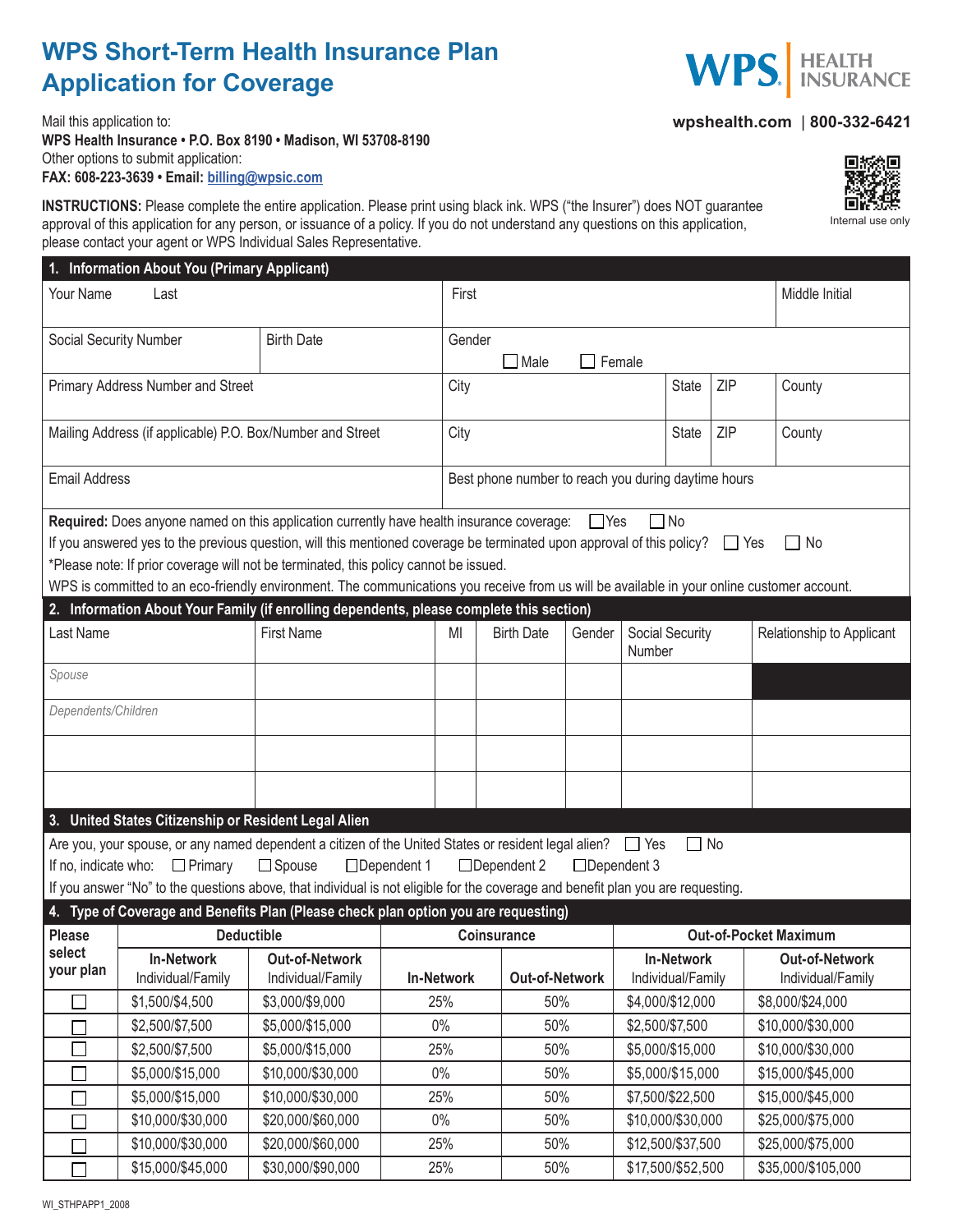|                                                                                                                                                                                                                                                                                                                                                                                                                                                                                                                                                                                                                                                                                  |                                                                                                                                                           | 5. Coverage Period                                                                                                                                                         |                    |                    |                    |              |        |  |
|----------------------------------------------------------------------------------------------------------------------------------------------------------------------------------------------------------------------------------------------------------------------------------------------------------------------------------------------------------------------------------------------------------------------------------------------------------------------------------------------------------------------------------------------------------------------------------------------------------------------------------------------------------------------------------|-----------------------------------------------------------------------------------------------------------------------------------------------------------|----------------------------------------------------------------------------------------------------------------------------------------------------------------------------|--------------------|--------------------|--------------------|--------------|--------|--|
|                                                                                                                                                                                                                                                                                                                                                                                                                                                                                                                                                                                                                                                                                  |                                                                                                                                                           | Please indicate your requested effective date __________________________________                                                                                           |                    |                    |                    |              |        |  |
|                                                                                                                                                                                                                                                                                                                                                                                                                                                                                                                                                                                                                                                                                  |                                                                                                                                                           | If this application is approved by Insurer, the policy effective date will be determined by the Insurer subject to a) receipt date of application                          |                    |                    |                    |              |        |  |
|                                                                                                                                                                                                                                                                                                                                                                                                                                                                                                                                                                                                                                                                                  |                                                                                                                                                           | and b) completeness of application. Earliest effective date would be date following receipt.                                                                               |                    |                    |                    |              |        |  |
|                                                                                                                                                                                                                                                                                                                                                                                                                                                                                                                                                                                                                                                                                  |                                                                                                                                                           | Please indicate your requested termination date as of 11:59 p.m.                                                                                                           |                    |                    |                    |              |        |  |
|                                                                                                                                                                                                                                                                                                                                                                                                                                                                                                                                                                                                                                                                                  | The coverage period must be at least one month, but less than one year.                                                                                   |                                                                                                                                                                            |                    |                    |                    |              |        |  |
|                                                                                                                                                                                                                                                                                                                                                                                                                                                                                                                                                                                                                                                                                  |                                                                                                                                                           | You may apply for additional WPS Short-Term Plans upon policy termination. The consecutive periods may not exceed 18 months.                                               |                    |                    |                    |              |        |  |
|                                                                                                                                                                                                                                                                                                                                                                                                                                                                                                                                                                                                                                                                                  |                                                                                                                                                           | 6. Information About You and Your Family's Health                                                                                                                          |                    |                    |                    |              |        |  |
|                                                                                                                                                                                                                                                                                                                                                                                                                                                                                                                                                                                                                                                                                  |                                                                                                                                                           | ANY MISREPRESENTATION MAY BE USED TO DENY A CLAIM OR TO RESCIND AND VOID THE POLICY.                                                                                       |                    |                    |                    |              |        |  |
|                                                                                                                                                                                                                                                                                                                                                                                                                                                                                                                                                                                                                                                                                  |                                                                                                                                                           |                                                                                                                                                                            |                    |                    |                    | Yes          | No     |  |
|                                                                                                                                                                                                                                                                                                                                                                                                                                                                                                                                                                                                                                                                                  |                                                                                                                                                           | 1. Have you, your spouse or any dependent named on this application ever been denied health insurance due to health reasons?                                               |                    |                    |                    |              |        |  |
|                                                                                                                                                                                                                                                                                                                                                                                                                                                                                                                                                                                                                                                                                  |                                                                                                                                                           | $\Box$ Primary<br>$\square$ Spouse<br>If yes, select each person:                                                                                                          | □Dependent 1       | $\Box$ Dependent 2 | $\Box$ Dependent 3 | $\Box$       | $\Box$ |  |
| Are you or any family member (whether or not named in this application) an expectant mother or father, in the process of<br>2.<br>adopting a child, or undergoing infertility treatment?                                                                                                                                                                                                                                                                                                                                                                                                                                                                                         |                                                                                                                                                           |                                                                                                                                                                            |                    |                    |                    |              |        |  |
|                                                                                                                                                                                                                                                                                                                                                                                                                                                                                                                                                                                                                                                                                  |                                                                                                                                                           | If yes, select each person:<br>$\Box$ Primary<br>$\square$ Spouse                                                                                                          | $\Box$ Dependent 1 | $\Box$ Dependent 2 | $\Box$ Dependent 3 | $\Box$       | $\Box$ |  |
| 3.                                                                                                                                                                                                                                                                                                                                                                                                                                                                                                                                                                                                                                                                               |                                                                                                                                                           | Within the past five years, have you, your spouse, or any dependent named on this application: (you do not need to reveal HIV<br>or genetic testing results)               |                    |                    |                    |              |        |  |
|                                                                                                                                                                                                                                                                                                                                                                                                                                                                                                                                                                                                                                                                                  | Had any medical condition for which future testing, surgery, or hospitalization is scheduled, planned, recommended, or<br>а.<br>warranted?                |                                                                                                                                                                            |                    |                    |                    |              |        |  |
|                                                                                                                                                                                                                                                                                                                                                                                                                                                                                                                                                                                                                                                                                  |                                                                                                                                                           | $\square$ Spouse<br>$\Box$ Primary<br>If yes, select each person:                                                                                                          | $\Box$ Dependent 1 | $\Box$ Dependent 2 | $\Box$ Dependent 3 | $\Box$       |        |  |
|                                                                                                                                                                                                                                                                                                                                                                                                                                                                                                                                                                                                                                                                                  | Had signs or symptoms of any undiagnosed illness or an injury for which it may be necessary to seek medical services or<br>b.<br>treatment in the future? |                                                                                                                                                                            |                    |                    |                    |              |        |  |
|                                                                                                                                                                                                                                                                                                                                                                                                                                                                                                                                                                                                                                                                                  |                                                                                                                                                           | $\Box$ Primary<br>$\Box$ Spouse<br>If yes, select each person:                                                                                                             | $\Box$ Dependent 1 | $\Box$ Dependent 2 | $\Box$ Dependent 3 | $\Box$       |        |  |
|                                                                                                                                                                                                                                                                                                                                                                                                                                                                                                                                                                                                                                                                                  | C.                                                                                                                                                        | Had any testing performed for which they have not received the results?                                                                                                    |                    |                    |                    |              |        |  |
|                                                                                                                                                                                                                                                                                                                                                                                                                                                                                                                                                                                                                                                                                  |                                                                                                                                                           | If yes, select each person:<br>$\Box$ Primary<br>$\square$ Spouse                                                                                                          | $\Box$ Dependent 1 | $\Box$ Dependent 2 | $\Box$ Dependent 3 | $\mathbf{L}$ | $\Box$ |  |
| 4.                                                                                                                                                                                                                                                                                                                                                                                                                                                                                                                                                                                                                                                                               |                                                                                                                                                           | Are you, your spouse, or anyone applying for coverage over 300 pounds if male, or 250 pounds if female?                                                                    |                    |                    |                    |              |        |  |
|                                                                                                                                                                                                                                                                                                                                                                                                                                                                                                                                                                                                                                                                                  |                                                                                                                                                           | $\Box$ Primary<br>$\square$ Spouse<br>If yes, select each person:                                                                                                          | $\Box$ Dependent 1 | $\Box$ Dependent 2 | $\Box$ Dependent 3 | $\Box$       | □      |  |
| Within the past five years, have you, your spouse, or any dependent named on this application:<br>5.                                                                                                                                                                                                                                                                                                                                                                                                                                                                                                                                                                             |                                                                                                                                                           |                                                                                                                                                                            |                    |                    |                    |              |        |  |
| Been diagnosed with, treated for, had medication prescribed for, been hospitalized for, or had symptoms of:<br>а.<br>arthritis, degenerative joint or disc disease; joint replacement; Muscular Dystrophy; paralysis, epilepsy; seizure disorder;<br>neurological or genetic disease or disorder; cancer; tumors; stroke or transient ischemic attack (TIA); alcohol, drug, or<br>chemical dependency; hearing impairment; eating disorder; developmental disorder; mental illness, including treatment<br>by a psychiatrist more than five times in the last 12 months; diabetes; multiple sclerosis; fibromyalgia; or disease or<br>disorder of the intestines or bone marrow? |                                                                                                                                                           |                                                                                                                                                                            |                    |                    |                    |              |        |  |
|                                                                                                                                                                                                                                                                                                                                                                                                                                                                                                                                                                                                                                                                                  |                                                                                                                                                           | If yes, select each person:<br>$\Box$ Primary<br>$\square$ Spouse                                                                                                          | $\Box$ Dependent 1 | $\Box$ Dependent 2 | $\Box$ Dependent 3 | $\Box$       | □      |  |
|                                                                                                                                                                                                                                                                                                                                                                                                                                                                                                                                                                                                                                                                                  | b.                                                                                                                                                        | Been diagnosed with, treated for, had medication prescribed for, or had symptoms of the following diseases or disorders:                                                   |                    |                    |                    |              |        |  |
|                                                                                                                                                                                                                                                                                                                                                                                                                                                                                                                                                                                                                                                                                  |                                                                                                                                                           | Blood, liver, pancreas, kidney, heart or circulatory (excluding high blood pressure), lung (excluding asthma), or brain?                                                   |                    |                    |                    |              |        |  |
|                                                                                                                                                                                                                                                                                                                                                                                                                                                                                                                                                                                                                                                                                  |                                                                                                                                                           | If yes, select each person: $\Box$ Primary<br>$\Box$ Spouse                                                                                                                | $\Box$ Dependent 1 | $\Box$ Dependent 2 | $\Box$ Dependent 3 | $\Box$       | □      |  |
|                                                                                                                                                                                                                                                                                                                                                                                                                                                                                                                                                                                                                                                                                  | C.                                                                                                                                                        | Been diagnosed with, treated for, had medication prescribed for, or had symptoms of any disease or disorder of the lymph<br>nodes or immune system (including autoimmune)? |                    |                    |                    |              |        |  |
|                                                                                                                                                                                                                                                                                                                                                                                                                                                                                                                                                                                                                                                                                  |                                                                                                                                                           | If yes, select each person:<br>$\Box$ Primary<br>$\Box$ Spouse                                                                                                             | $\Box$ Dependent 1 | $\Box$ Dependent 2 | $\Box$ Dependent 3 | $\Box$       | $\Box$ |  |
|                                                                                                                                                                                                                                                                                                                                                                                                                                                                                                                                                                                                                                                                                  | d.                                                                                                                                                        | Had, or been considered for, an organ, stem cell, or bone marrow transplant?                                                                                               |                    |                    |                    |              |        |  |
|                                                                                                                                                                                                                                                                                                                                                                                                                                                                                                                                                                                                                                                                                  |                                                                                                                                                           | If yes, select each person:<br>$\Box$ Primary<br>$\square$ Spouse                                                                                                          | $\Box$ Dependent 1 | $\Box$ Dependent 2 | $\Box$ Dependent 3 | □            | $\Box$ |  |
|                                                                                                                                                                                                                                                                                                                                                                                                                                                                                                                                                                                                                                                                                  | е.                                                                                                                                                        | Have a birth defect and/or congenital disorder/deformity?                                                                                                                  |                    |                    |                    |              |        |  |
|                                                                                                                                                                                                                                                                                                                                                                                                                                                                                                                                                                                                                                                                                  |                                                                                                                                                           | □ Dependent 1<br>$\Box$ Dependent 2<br>$\Box$ Dependent 3<br>If yes, select each person:<br>$\Box$ Primary<br>$\square$ Spouse                                             |                    |                    |                    |              |        |  |
|                                                                                                                                                                                                                                                                                                                                                                                                                                                                                                                                                                                                                                                                                  | f.                                                                                                                                                        | Note: You need not reveal HIV tests or the results of HIV tests. You need not reveal genetic tests or the results of                                                       |                    |                    |                    | $\Box$       | $\Box$ |  |
| genetic tests. Been diagnosed or treated by a member of the medical profession for AIDS or any HIV-related disease or<br>illness?                                                                                                                                                                                                                                                                                                                                                                                                                                                                                                                                                |                                                                                                                                                           |                                                                                                                                                                            |                    |                    |                    |              |        |  |
|                                                                                                                                                                                                                                                                                                                                                                                                                                                                                                                                                                                                                                                                                  |                                                                                                                                                           | If yes, select each person:<br>$\Box$ Primary<br>$\square$ Spouse                                                                                                          | $\Box$ Dependent 1 | $\Box$ Dependent 2 | $\Box$ Dependent 3 | $\Box$       | □      |  |

**Note:** If you, your spouse, or any dependent child(ren) answered yes to any of the above questions, that person is not eligible for coverage. You should remove them from this application and not submit their name for coverage. If the primary applicant is such person, do not proceed further and do not submit this application to WPS.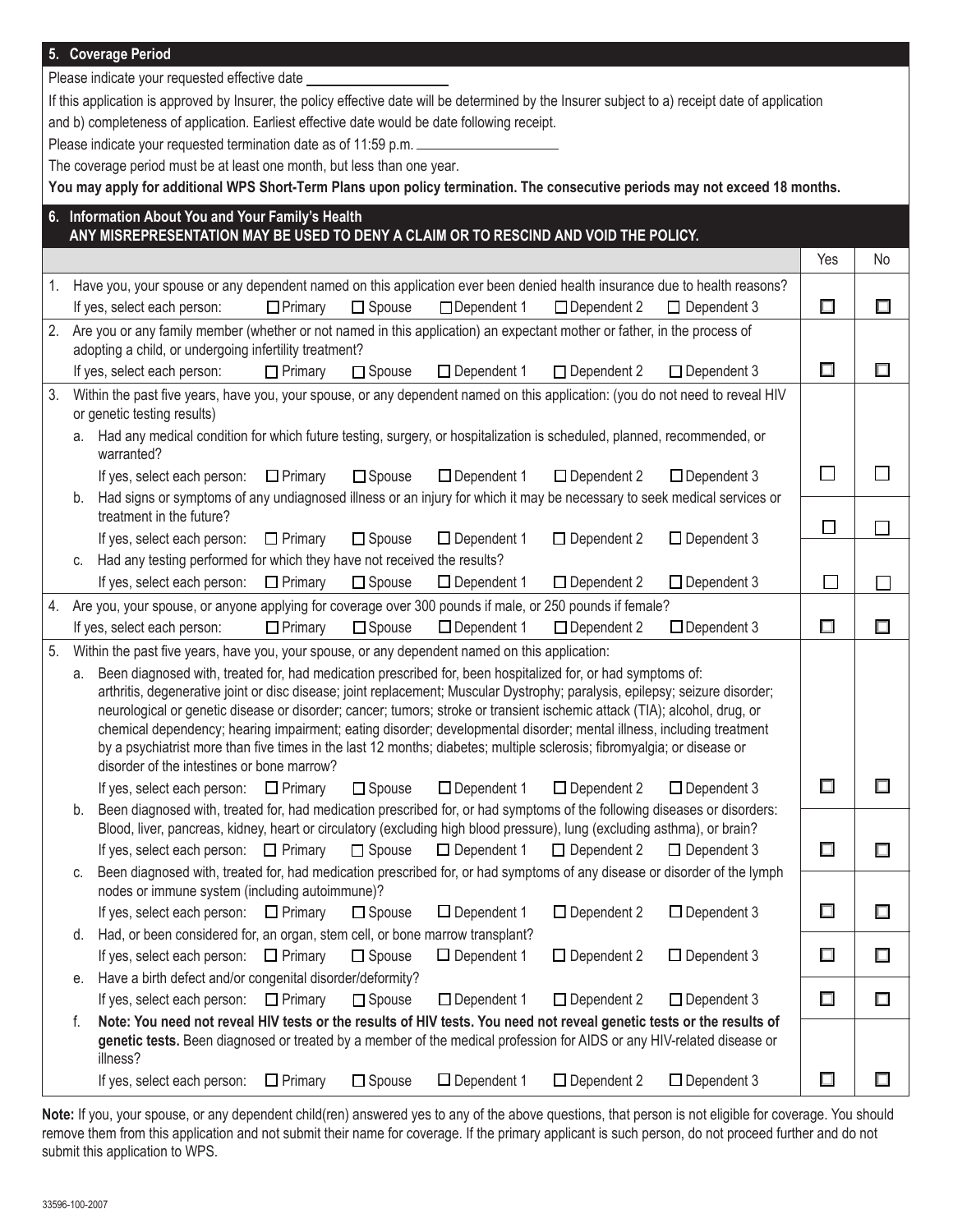## **7. Your Premium Payment Options (Business checks and/or accounts cannot be used for premium payment)**

Please check the method of payment you are requesting below:

**DIRECT BILL.** We send a premium notice directly to your home. You return payment to Insurer by the premium due date.

**CREDIT/DEBIT CARD.** Please visit pay.wpsic.com.

 **AUTOMATIC WITHDRAWAL.** We electronically transfer your premium directly from your bank account, just fill out the payment authorization information. **A 2% discount will be applied with this option.**

| <b>Account Type</b>        | Checking Account              | Savings Account                |
|----------------------------|-------------------------------|--------------------------------|
| <b>Account Holder Name</b> |                               |                                |
| <b>Routing Number</b>      |                               |                                |
| <b>Account Number</b>      |                               |                                |
| <b>Bank Name</b>           |                               |                                |
| <b>Withdrawal Date</b>     | $\Box$ First day of the month | $\Box$ 20th of the month prior |
|                            |                               |                                |

## **8. Authorization/Certification/Understanding Notice**

AUTHORIZATION to release medical records: I hereby authorize any licensed physician, medical practitioner, health care provider, hospital, clinic, or other medical or medically related facility, insurance, or reinsuring company, Medical Information Bureau, Inc. ("MIB"), Pharmacy Benefit Manager, consumer reporting agency, or other organization, institution, or person that has any record or knowledge of me or my minor children to give to Wisconsin Physicians Service Insurance Corporation ("WPS") or its legal representative, reinsurers, authorized agents, or designees any and all information (including information that constitutes protected health information as defined in the privacy regulation promulgated pursuant to the Health Insurance Portability and Accountability Act of 1996, as amended ["HIPAA Privacy Regulation"], but excluding psychotherapy notes, if any) in any form, including, but not limited to, in original, electronic, or photographic copies, about me or my minor children to be covered concerning diagnosis, treatment, and prognosis for any physical or mental condition, including, but not limited to, all medical and health care records. The information authorized for release shall not include whether the individual has obtained a test for the presence of HIV, antigen or nonantigenic products of HIV, or an antibody to HIV or the results of such a test, if obtained by the individual.

I understand the information obtained by this authorization will be used by WPS to determine eligibility for coverage under this policy and that my failure to authorize the release of said information might result in a refusal to issue or provide coverage. I agree that WPS may release said information to MIB or to WPS' reinsuring companies, representative(s), or other person(s) performing business or legal services in connection with this application or as may be permitted or required by law, or as I may further authorize from time to time.

I understand that I may revoke this authorization by providing advance written notice of termination to WPS at its office in Madison, Wisconsin, and that any information released in reliance upon this authorization and prior to such revocation cannot be retrieved. In such case, WPS, its directors, officers, employees, and agents shall not be held responsible or liable for such release. I understand this authorization will remain valid for 30 months from the date I execute this authorization unless revoked by me in writing prior to the end of that 30-month period.

I understand the WPS Short-Term Insurance Plan will not provide benefits for any illness or injury occurring before the effective date of the policy. I understand that expenses for an illness are eligible for coverage beginning on the seventh day following the effective date. I understand the policy is not renewable. I further understand and agree that WPS, its directors, officers, employees, and agents shall not be liable for any injury, damage, or expense (including attorney's fees) I, my spouse, or any dependent(s) suffer as a result of any improper advice, action, or omission on the part of any health care provider. I have reviewed the WPS Short-Term Plan brochure and have determined that this policy is suitable for me.

I understand that I am entitled to receive a copy of this completed, signed authorization, and that a photographic copy shall be as valid as the original. I understand that once information is disclosed pursuant to this authorization, it may no longer be protected by the HIPAA Privacy Regulation and could be re-disclosed by the person or entity that receives it.

CERTIFICATION: I represent and certify all of the following: no answer or information in this application was provided by the agent or anyone else (except for information provided by other family members); such representations are true, accurate, and complete to the best of my knowledge.

UNDERSTANDING: I understand: the representations I make, together with any supplemental representations that I make, shall be the basis for the Insurer to issue any coverage; that no agent has the authority to waive an answer to any question, pass on insurability, make or alter any contract, or waive or alter any of the Insurer's other rights or requirements; that no coverage will be effective unless and until the date specified by the Insurer after this application has been approved by the Insurer; any misrepresentation contained herein may be used to reduce or deny a claim, or to rescind and void coverage and the policy within the contestable period, if such misrepresentation materially affects the Insurer's acceptance of the risk, including approving any person for coverage.

I understand that the Insurer has no liability for anything the agent said or failed to say before, during, or after the application process that's not subsequently confirmed in writing by an authorized officer of the Insurer, including, but not limited to, answers given by the agent in response to questions asked by myself, my spouse, or my dependent(s). Furthermore, I understand that the Insurer is not liable for any statement, representation, or other information provided to myself, my spouse, or my dependent(s) that isn't expressly contained in a written document provided to them and signed by an authorized officer of the Insurer.

I understand that the Insurer fully complies with the regulations and orders regarding doing business with foreign countries or foreign nationals listed on the Office of Foreign Assets Control's Specially Designated Nationals and Blocked Persons (SDN) list. Therefore, the Insurer may rescind and void any coverage if it determines that you, your spouse, or any named dependent are either listed on the SDN list or associated with an entity listed on the SDN list.